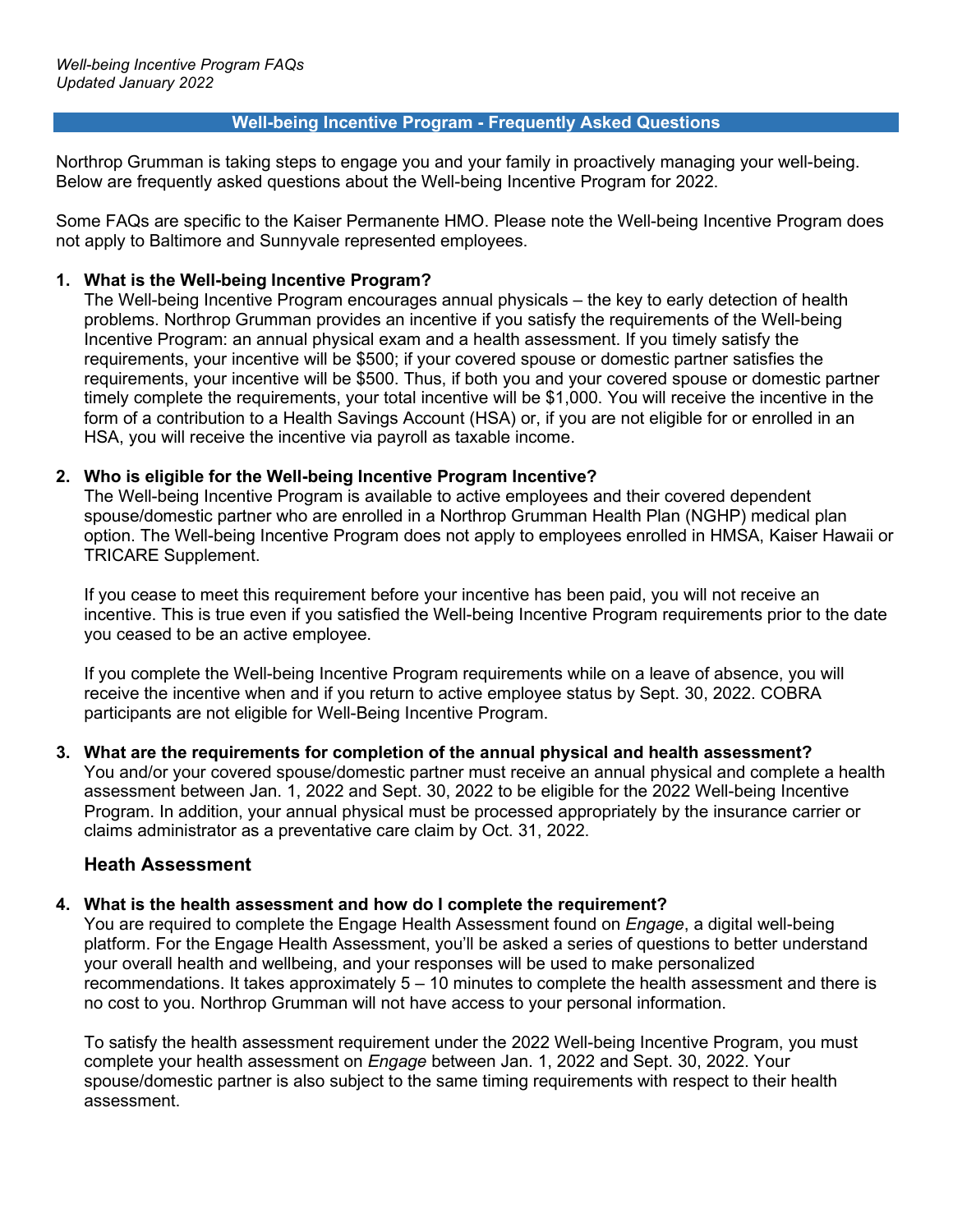## **5. What is** *Engage***?**

*Engage* is a personalized well-being assistant provided by Northrop Grumman at no cost to you and your covered spouse or domestic partner. *Engage* is designed to optimize your health and well-being benefits, with activities, challenges, personalized advice and recommendations. *Engage* also keeps track of your well-being incentive.

### **6. How do I register for** *Engage***?**

*Engage* is available on the web or via the *Engage Wellbeing* mobile app.

To register, click "Log in here" from the *Engage* page on [Total Rewards Gateway](https://totalrewards.northropgrumman.com/page/41/engage) or visit [https://app.engage-wellbeing.com/v2/registration/e/northrop\\_grumman.](https://app.engage-wellbeing.com/v2/registration/e/northrop_grumman)

- Employees should enter their MyID and the requested information to register
- Spouses/domestic partners should enter the employee's MyID + S. (For example, if the employee MYID is J40000, then the spouse/domestic partner should use: J40000S). The remaining information entered should be specific to the spouse/domestic partner.
- If you have already registered, simply click "Sign In" on the *Engage* home page
- If you were a Castlight user, there's no need to register. Just log in to *Engage* using your existing login credentials
- Download the *Engage Wellbeing* mobile app. Text APP to 27978.

You and your spouse/domestic partner must register on the *Engage* platform in order to participate in the Well-being Incentive Program.

# **Annual Physical**

## **7. What is the annual physical requirement?**

An annual physical is key to early detection of health problems. The results allow your doctor to find anything "out of the ordinary" and serve as a baseline to help your doctor determine what future health tests may be appropriate.

Your Northrop Grumman medical plan pays for the cost of your annual physical and related preventative care screenings and eligible preventive drugs – with no out-of-pocket expense. Please note that routine annual physicals are covered once per plan year; you do not need to wait 12 months between exams.

The following rules apply with respect to the annual physical for 2022:

- You and/or your covered spouse/domestic partner must receive an annual physical between Jan. 1, 2022 and Sept. 30, 2022; and
- The annual physical claim must be processed as a preventative care claim and reported by the medical plan claims processor (e.g., Anthem, Kaiser) to *Engage* (NGC's digital platform) no later than Oct. 31, 2022.

If you timely complete your annual physical, but your medical claims processor does not process the claim appropriately and notify *Engage* by Oct. 31, 2021, then you will not receive a 2022 well-being incentive. If you have completed your annual physical and do not see the activity as completed on the *Engage* platform within a month of completion or sooner, you may want to contact your insurance carrier or your provider to confirm your annual physical claim has been processed and the visit was coded correctly as preventive care.

Also, please note that if you had an annual physical at any time in 2021, that this will *not* count towards the 2022 Well-being Incentive Program. For example, an annual physical completed in November 2021 will not qualify for the 2022 Program.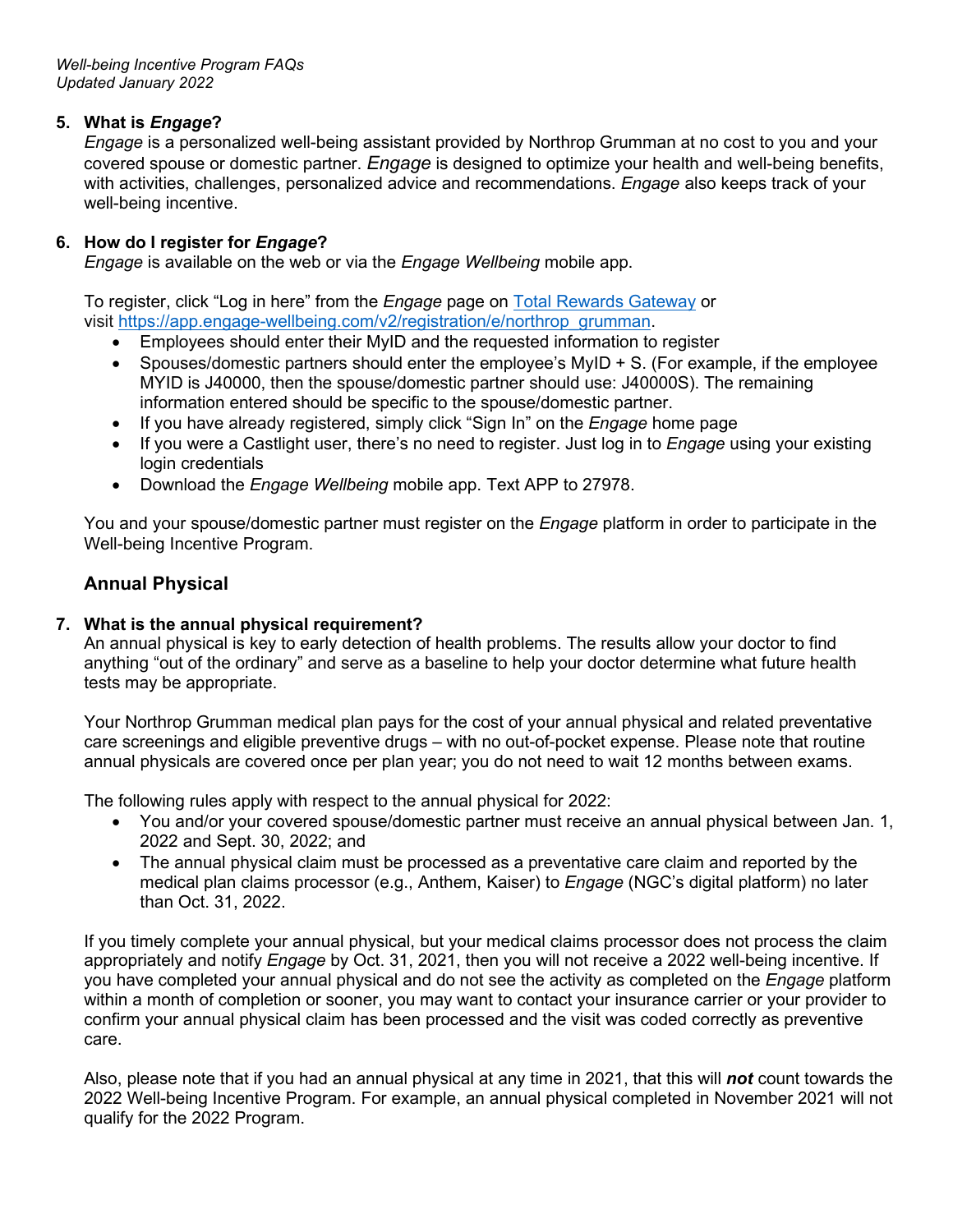# **8. What options do I have for an annual exam during the Covid-19 pandemic?**

If you're not able to see your doctor in-person for an annual physical, consider one of the following options:

- Contact your provider to discuss their ability to conduct telephonic or virtual annual physicals
- Complete a wellness screening with Quest at your local Quest Patient Service Center or via an athome testing kit
	- o Log into *Engage* and navigate to the Benefits page. Select the Biometric Screening benefit to choose your option.
	- $\circ$  In order to receive the well-being incentive, you must have your labs collected by Sept. 30, 2022 for in person lab draws. If you choose the at-home test option, your completed kit must be received by the Quest Patient Service Center no later than Sept 30, 2022. Order your kit early to allow ample mail time.

All three options are covered at 100 percent and count as preventive care toward the annual physical requirement to obtain your well-being incentive.

#### **9. Should I tell my doctor's office this is an annual physical when I make my appointment?**  Yes. The annual physical or preventive care procedure must appear on the claim submission that your physician provides to the claims administrator or insurance carrier in order for the exam to be counted as your annual physical. This also ensures the office visit is covered at 100 percent as a preventive service.

If you are enrolled in an Anthem plan, please have your doctor's office use the preventive care billing codes shown below, so Anthem can track that you have completed the annual physical requirement.

| <b>Service</b>     | <b>CPT Codes</b>                                                                                                             |
|--------------------|------------------------------------------------------------------------------------------------------------------------------|
| Annual<br>Physical | If you are a new patient:<br>18-39 years old: 99385                                                                          |
|                    | 40-64 years old: 99386<br>• 65 years and older: 99387 or G0438                                                               |
|                    | If you are an established patient:<br>18-39 years old: 99395<br>40-64 years old: 99396<br>65 years and older: 99397 or G0439 |

# **10. Are there forms that myself or doctor need to complete?**

No, there are no forms that you or your doctor needs to complete to verify your annual physical exam. The insurance claim submitted by the doctor should include a preventive visit code that indicates a wellness or annual physical exam was performed, which will be captured by the health plan administrator when the claim is processed. As a reminder, the claim must be processed by Oct.31, 2022 in order for you to receive the 2022 well-being incentive. If you have completed your annual physical and do not see the activity as completed on the *Engage* platform within a month of completion or sooner, you may want to contact your insurance carrier or your provider to confirm your annual physical claim has been processed and the visit was coded correctly as preventive care

If you are enrolled in a Kaiser HMO, you and your covered spouse/domestic partner (if applicable) must complete an authorization form allowing Kaiser to notify *Engage* that you and your spouse/domestic partner have met the program requirements.

# **11. Will I qualify for the incentive if I visit an out-of-network provider to get my annual physical?**

Yes. If your claims administrator or insurance carrier receives a claim form with the correct annual physical or preventive care diagnosis code, even if it is from an out-of-network provider, it will count towards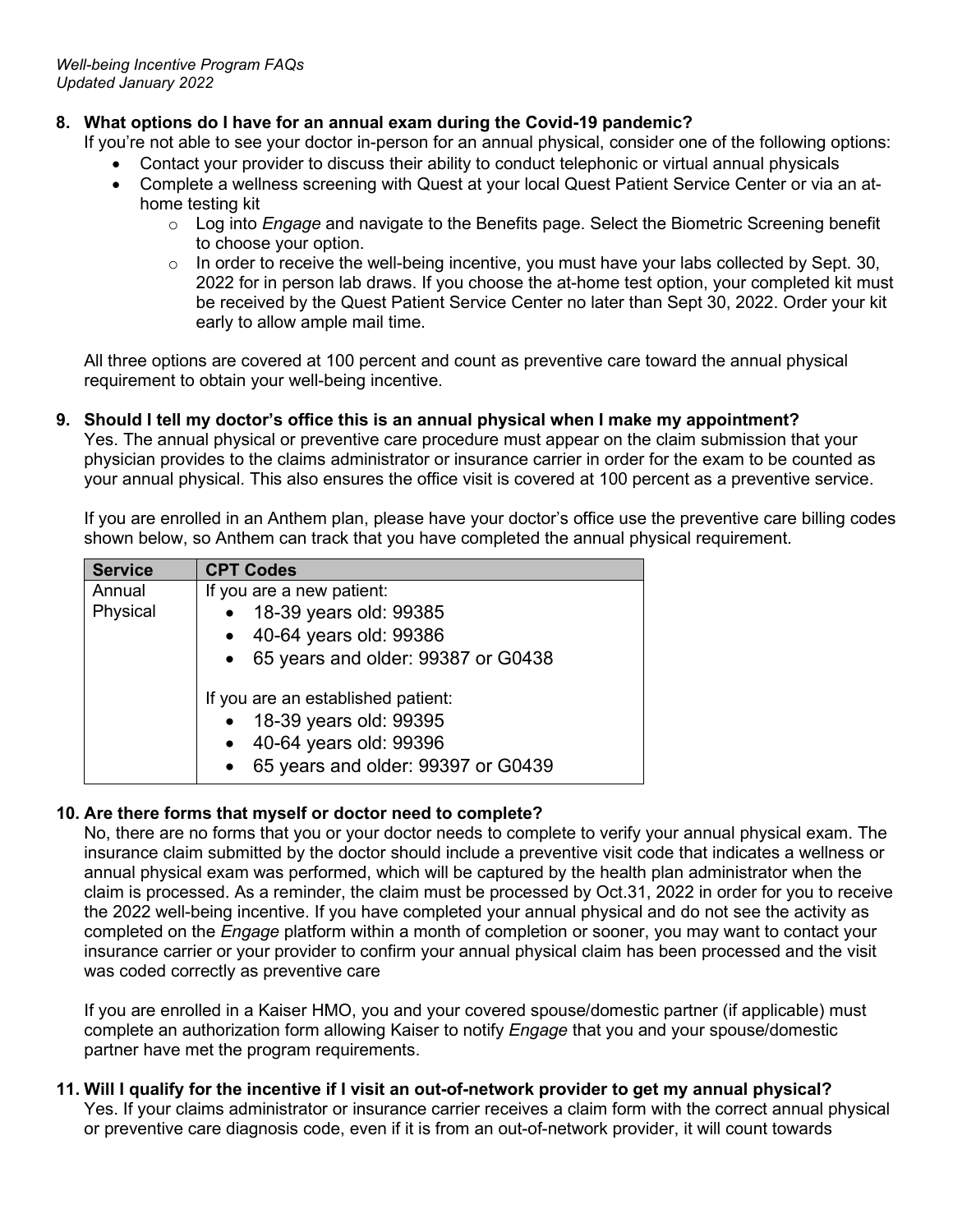meeting the annual physical requirement. Please note that physicals received from an out-of-network provider are not typically covered at 100%.

#### **12. Do I have to wait one year from the last time I had my annual physical to get my annual physical in 2022?**

No. Routine annual physicals are covered once per plan year; you do not need to wait 12 months between exams. For example, if you had an annual physical in November 2021, you may get another annual physical in June 2022, and it will be covered as a preventive visit. You must get your annual physical between Jan. 1 and Sept. 30, 2022 in order to qualify for the 2022 well-being incentive.

### **13. How will Northrop Grumman know that I completed my annual physical?**

Once your physician submits a claim for your annual physical to the claims administrator or insurance carrier for payment, the claims administrator or insurance carrier will notify *Engage* that you and/or your covered spouse/domestic partner (if applicable) have met the annual physical requirement.

If you have completed your annual physical and do not see the activity as completed on the *Engage* platform within a month of completion, you may want to contact your insurance carrier or your provider to confirm your annual physical claim has been processed and the visit was coded correctly as preventive care. Again, the deadline for processing the claim appropriately is Oct. 31, 2022.

If you are enrolled in a Kaiser HMO, you and your covered spouse/domestic partner will need to authorize your carrier to notify our program record keeper when you and your covered spouse/domestic partner complete the annual physical. See the *"*Enrolled in a Kaiser Permanente HMO?" section below for instructions.

#### **14. How do I confirm that my annual physical exam will count towards completion of the 2022 Wellbeing Incentive Program?**

You must complete your annual physical between Jan. 1, 2022 and Sept. 30, 2022. After you complete your physical, you should first confirm your annual physical claim has been processed by logging on to your Engage to view your claims. Employees enrolled in the Anthem plans who are experiencing a delay in claim processing may call the customer service number on the back of their member ID card for assistance.

If your claim does not show as being processed, you may want to contact your provider to ensure that your provider submitted the claim as a preventative care claim for processing. Again, as noted in previous FAQs, your claim must be processed appropriately and sent to *Engage* by Oct. 31, 2022 in order for it to count towards completion of the 2022 Well-being Incentive Program.

#### **15. I am a new hire and completed my annual physical before I started at Northrop Grumman. If I submit documentation of the annual exam, will that count toward the 2022 Well-being Incentive Program?**

No. You must get your annual exam while employed at Northrop Grumman and covered under an eligible NGHP medical option.

### **16. Who do contact if I have questions about the annual physical?**

Please contact your claims administrator or insurance carrier as follows:

- Anthem Member Services: 800-894-1374
- Kaiser Permanente Rewards Customer Service: 866-300-9867
- CIGNA Global Member Services: 855-219-7381

If the claims administrator or insurance carrier is unable to assist you, please call the Northrop Grumman Benefits Center at 800-894-4194.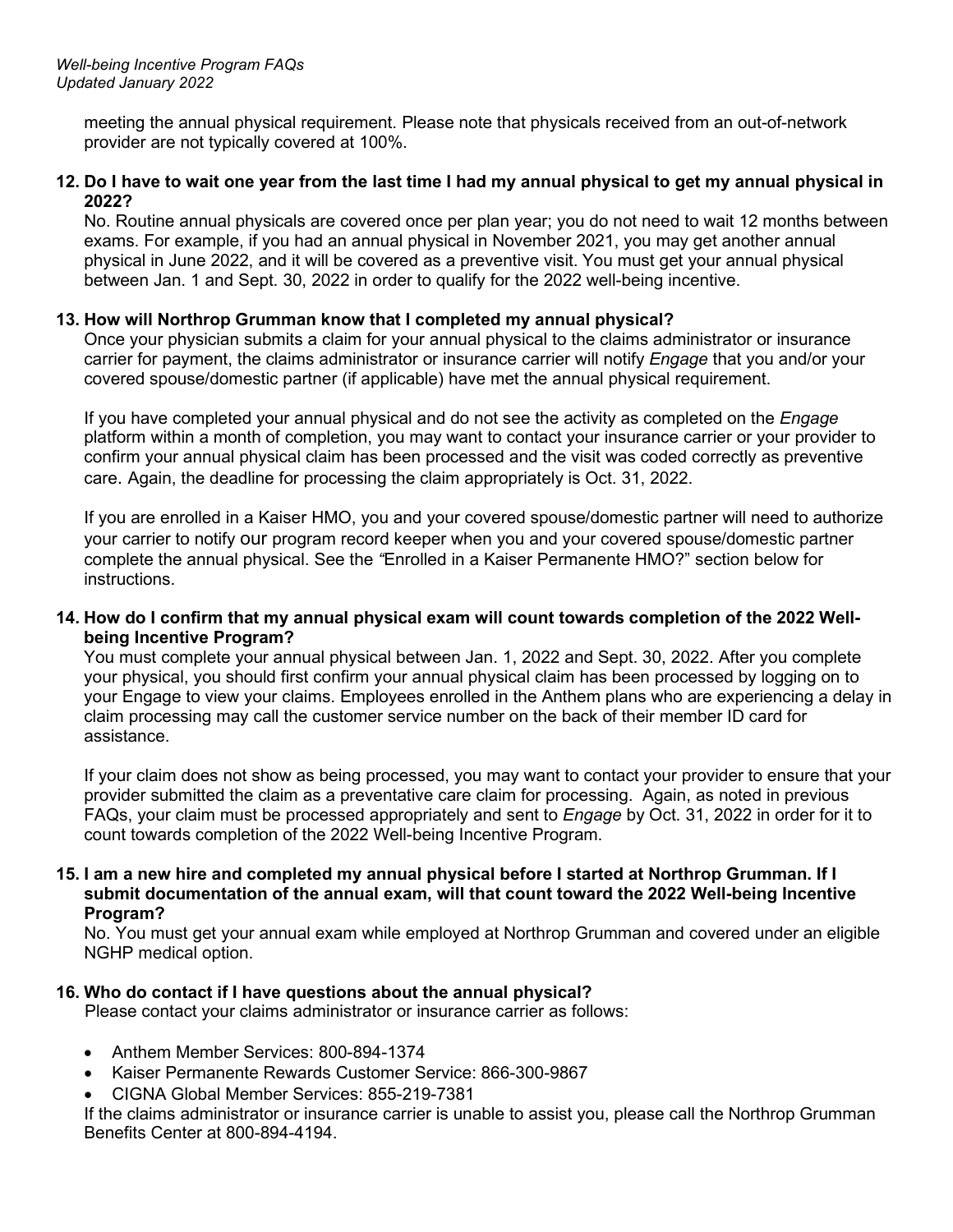# **Receiving the Well-Being Incentive**

#### **17.How much is the well-being incentive?**

If you satisfy both requirements, you will receive a \$500 incentive. If your covered spouse or domestic partner completes both requirements, you will receive a \$500 incentive. If both you and your covered spouse or domestic partner timely complete the requirements, your total incentive will be \$1,000.

You must satisfy the eligibility requirements described in FAQ #2 at the time the Company processes and pays the incentive (e.g., active employee enrolled in an eligible plan).

#### **18. How will I receive my incentive?**

If you are enrolled in an HSA-eligible plan and have established and are eligible to contribute to an HSA, you will receive the well-being incentive as a contribution to your HSA. If you are not enrolled in an HSAeligible health plan or are not eligible for an HSA, you will receive the incentive via payroll as taxable income.

To receive Northrop Grumman's HSA contribution, it's important that you set up an HSA through Fidelity Investments when you make your Annual Enrollment elections or anytime thereafter through Fidelity NetBenefits® at [netbenefits.com/northropgrumman.](https://nb.fidelity.com/public/nb/default/home) Northrop Grumman's contribution cannot be made until the HSA is established. When you make your HSA election, keep in mind Northrop Grumman's contribution counts toward the IRS limit. Because the HSA is your account, you can stop or change your elections at any time online through NetBenefits® or by calling the Northrop Grumman Benefits Center at 800-894-4194.

If you do not want to make your own HSA contributions but are eligible to receive Northrop Grumman's HSA contribution on your behalf, be sure to elect to contribute \$0.00 to an HSA on NetBenefits. You must make a new affirmative election of \$0.00 for the 2022 plan year, even if you had already established an HSA and made a \$0.00 election in a prior plan year.

Employees who do not set up, or who are not eligible for an HSA, will receive the incentive via payroll as taxable income.

Again, as described in FAQ #2, you must be an active employee enrolled in an eligible NGHP medical option in order to receive your incentive.

### **19. Which medical plans are HSA-eligible plans?**

To be eligible to establish and contribute to an HSA, you must be enrolled in an IRS-qualified highdeductible health plan (HDHP) and not have other disqualifying coverage (such as a general purpose health care flexible spending account.) HDHPs in the Northrop Grumman Health Plan include:

- Plan 2: Medium Premium/Medium Deductible Plan
- Plan 3: Low Premium/High Deductible Plan
- Plan 4: Medium Premium/Deductible Utah Extended Network Plan
- Kaiser High Deductible Health Plan

### **20. When will I receive the well-being incentive?**

You will receive the incentive as a contribution to your HSA or in your paycheck as taxable income within one to two pay periods of when both your annual physical and health assessments show completed in *Engage*, provided you continue to satisfy the eligibility requirements described in FAQ #2.

### **21. How do I set up an HSA?**

If you enroll in one of Northrop Grumman's HSA-eligible plans, you can set up an HSA if you meet the IRS eligibility requirements. See [IRS Publication 969](https://www.irs.gov/pub/irs-pdf/p969.pdf) for details. Northrop Grumman does not set up your HSA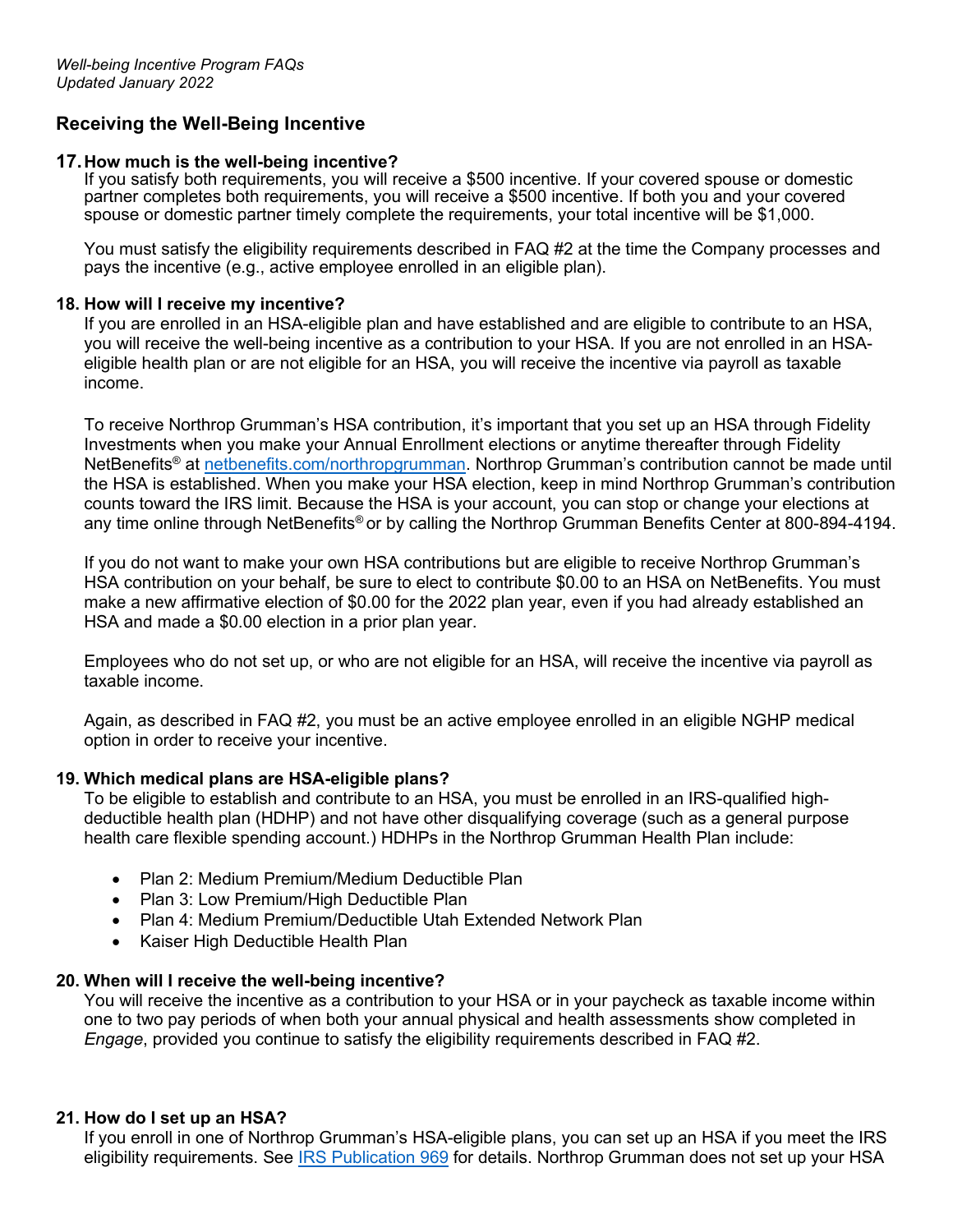for you. After enrolling in the HSA-eligible health plan, you'll be asked to set up your HSA with Fidelity at NetBenefits at [netbenefits.com/northropgrumman.](https://nb.fidelity.com/public/nb/default/home) You have the option to set up your HSA with another financial institution. If you do that, you will not receive your well-being incentive in the form of an HSA contribution (and instead will receive the incentive via payroll as taxable income), and you won't be able to make your own contributions through pre-tax payroll deductions.

## **22. Do I have to contribute to the HSA in order to receive the incentive?**

No. You do not have to make contributions to the HSA. You only set up the account through Fidelity in order to receive Northrop Grumman's contribution. If you do not want to make your own HSA contributions, you will need to elect a \$0.00 contribution to an HSA on NetBenefits at [netbenefits.com/northropgrumman](https://nb.fidelity.com/public/nb/default/home)*.* You must make a new affirmative election of \$0.00 for the 2022 plan year, even if you had already established an HSA and made a \$0.00 election in a prior plan year.

Northrop Grumman's contributions count toward the maximum IRS annual contribution amount.

### **23. What happens if I complete my well-being activities, but my covered spouse does not (or vice versa)?**

If only you timely complete the requirements as described in FAQ #3, then you will earn a \$500 incentive. If you do not timely complete the well-being activities, but your covered spouse/domestic partner timely completes the well-being activities, then you will receive a \$500 incentive. You will receive a \$1,000 incentive if you both you and your covered spouse/domestic partner complete the well-being activities.

# **Enrolled in a Kaiser Permanente HMO?**

### **24. How is the Well-being Incentive Program different for employees enrolled in one of the eligible Kaiser HMOs?**

Kaiser members generally do not receive annual physical exams, but must be current on their key preventive screenings to qualify for the well-being incentive. Members (both the employee and the covered spouse/domestic partner) must complete the Kaiser Wellness Program Agreement housed on the Kaiser website, so Kaiser can notify *Engage* that you and your spouse/domestic partner have met the annual physical requirement.

# **25. Where can I find the Kaiser Wellness Program Agreement?**

Visit /<https://kp.org/engage> and select *"*Sign your Wellness Program Agreement.*"* Sign on with your kp.org user ID and password. If you are not yet registered at kp.org, click the *"*Register for an Account*"* button to get a user ID and password. To receive the incentive, you must check "Yes*"* to accept the Kaiser Wellness Program Agreement, then click *"*Submit*."* If you do not accept this agreement, you won't be able to qualify for the 2022 Well-being Incentive Program.

# **26. How often do I need to sign my Kaiser Wellness Program Agreement?**

The Kaiser Wellness Program Agreement must be signed each program year. To qualify for the 2022 Wellbeing Incentive Program, the program requirements and acceptance the Kaiser Wellness Program Agreement must be completed between Jan. 1, 2022 and Sept. 30, 2022 and processed by Oct. 31, 2022.

# **27. How can I change my authorization in the Kaiser Wellness Program Agreement?**

Log in to the Kaiser website: [https://kp.org/engage.](https://kp.org/engage) Under Settings, click on Accept or Revoke authorization. You will be directed to the Kaiser Wellness Program Agreement to change your authorization.